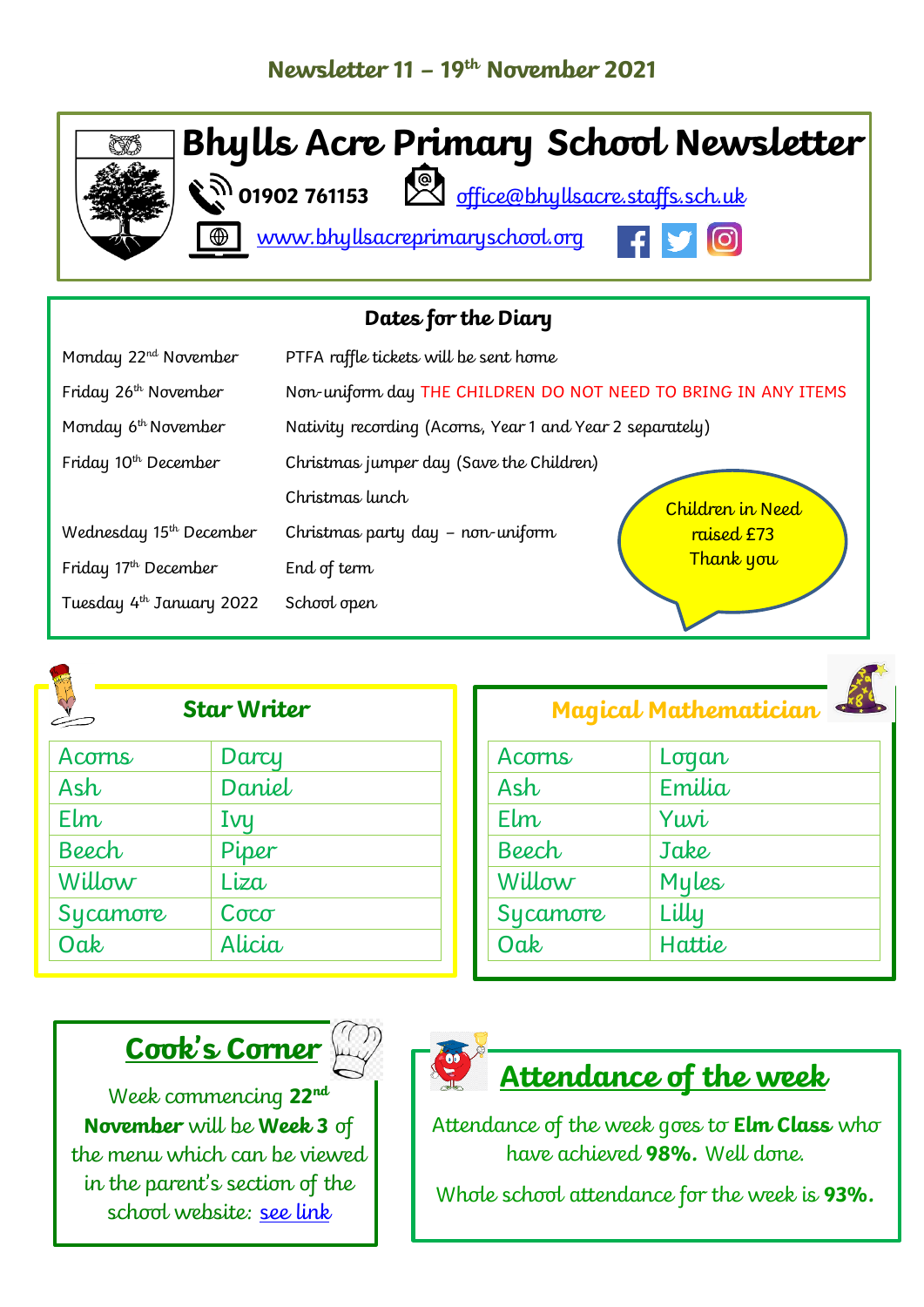## **Newsletter 11 – 19th November 2021**



## **Special Mentions**

| Class        | <b>Name</b> | <b>Special Mention</b>                                                                     |
|--------------|-------------|--------------------------------------------------------------------------------------------|
| Acorns       |             | Super attitude to learning. Harriet always listens carefully, is able to follow            |
|              | Harriet     | instructions and loves learning in and around the classroom. Well done for being           |
|              |             | such a superstar.                                                                          |
|              | Avren       | Fantastic listening, following instructions and being a helpful friend to everyone in      |
|              |             | Acorns Class. Avren is a delight and has a great attitude to school life. Well done.       |
|              |             | Hadley has been a superstar this week! She has been trying super hard in all our           |
|              | Hadley      | lessons and has shown great determination and perseverance in her RWI group and            |
|              |             | her reading. She has also been writing super adjectives and verbs to write an              |
|              |             | explanation text! Well done Hadley!                                                        |
| Ash          |             | Joshan is a very polite and helpful young man, he has really impressed us this week        |
|              |             | working hard to master addition and fact families. Since returning to school he has        |
|              | Joshan      | shown a dedication to his learning. He is always eager to join in class discussions,       |
|              |             | he listens intently and has been working really hard in all his lessons. Well done         |
|              |             | Joshan, you are a superstar!                                                               |
|              |             | William is such a talented and helpful young man in Year 2. This week he has been          |
|              |             | working hard to master Addition and Subtraction in Maths. He has done this by              |
|              | William     | fantastic listening and concentrated on each task at hand. William always offers to        |
|              |             | help tidy the class and is a most reliable member of Elm. Well done William, you are       |
| Elm          |             | a star!                                                                                    |
|              |             | Annie is a wonderful member of Year 2 who always brings a smile to class each day.         |
|              | Annie       | Annie has been working hard to improve her handwriting and presentation recently           |
|              |             | and I am so proud to see her giving 100% effort in all her tasks. Keep giving your         |
|              |             | best, Annie. You are our superstar!                                                        |
|              |             | Alyssa is a delightful member of Class 3! She comes into school every day eager and        |
|              | Alyssa      | willing to give her very best effort in all lessons. She takes great pride in the work she |
|              |             | produces and maintains high standards of presentation throughout all areas of her          |
| <b>Beech</b> |             | learning. Keep up the fantastic work Alyssa, you're an absolute superstar!                 |
|              |             | Thomas is an absolute joy to have in Class 3! He is a wonderfully kind, caring little      |
|              | Thomas      | boy who always works hard and tries his very best in all lessons. He is always polite      |
|              |             | to everyone in school and a super role model for other children. You're an asset to our    |
|              |             | class Thomas. Keep working hard but most of all keep being you - you're a star!            |
|              | Imogen      | Imogen is a wonderful member of Class 4. She comes into school each day with a             |
|              |             | smile on her face and ready for her day of learning. She is kind, caring and always        |
|              |             | wanting to help her peers and teachers. Thank you for being such a super star!             |
| Willow       | Ethan       | Ethan has impressed his teachers this week with his resilient and determined attitude      |
|              |             | in all lessons. Each week he is growing in confidence and showing that he is not           |
|              |             | afraid to have a go and contribute his wonderful ideas. Well done, keep up all of          |
|              |             | your hard work Ethan!                                                                      |
|              |             | Honey is a delightful member of Class 5. She is a wonderful role model for her peers.      |
|              | Honey       | Honey is always on task and produces work to a very high standard. Honey wrote a           |
|              |             | wonderful biography for the goddess that she created ensuring she included all of the      |
|              |             | features discussed. Well done Honey- we are so proud of you and your achievements.         |
| Sycamore     |             | Keep being the shining star that you are!                                                  |
|              |             | Jack has been working exceptionally well recently. He is a sensible and helpful            |
|              | Jack        | member of the class who is always eager to help others and carry out jobs around           |
|              |             | the classroom.                                                                             |